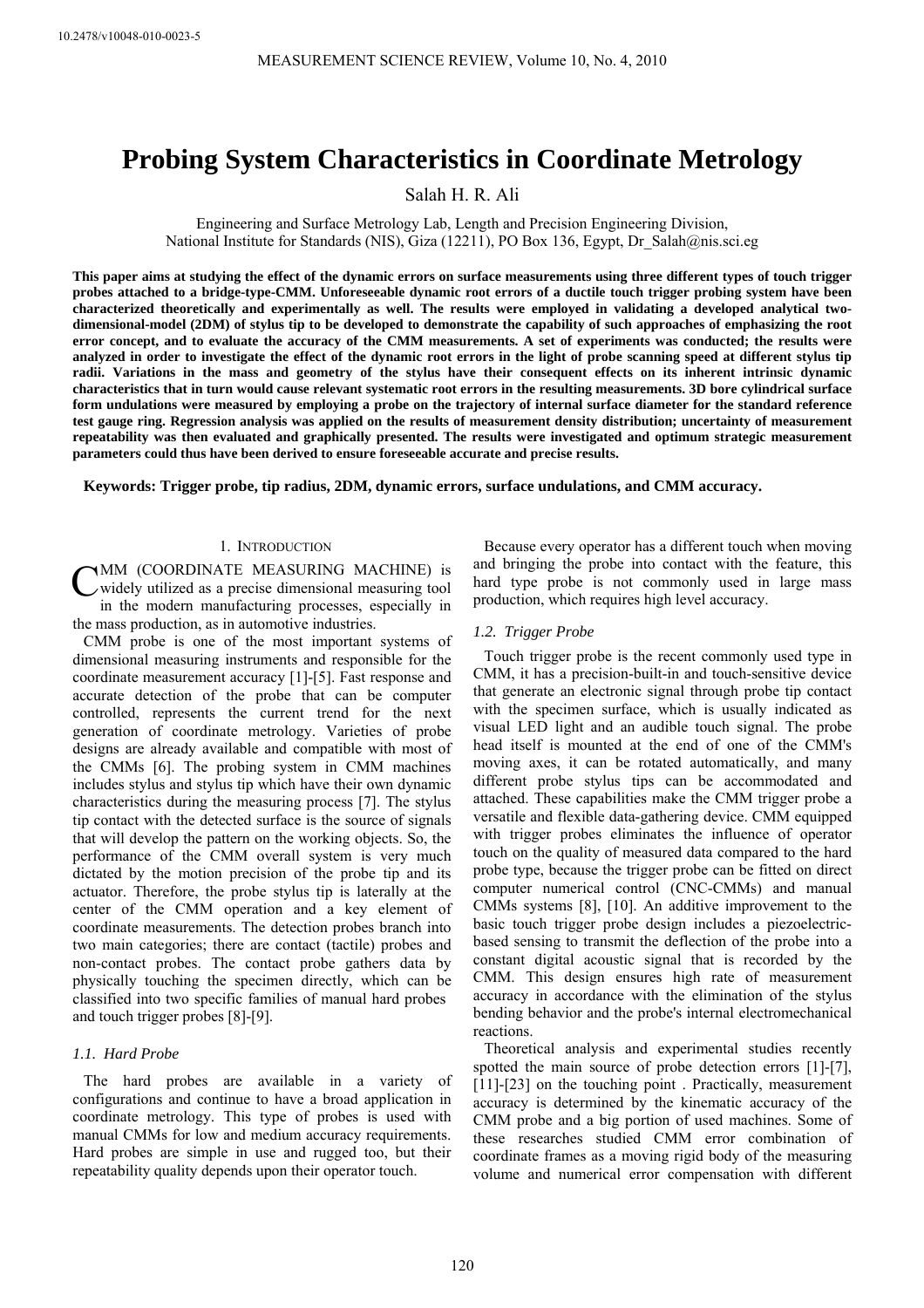mapping methods, the effect of geometrical errors leading to accuracy improvement [6]-[7]. Considerable research works have been reported to improve the kinematic accuracy of the CMM probe, which is too sophisticated to implement. Few programs focus on changing the CNC program to compensate the probe error [4], [7], [14], waviness deviation of the measured mechanical parts is the desired value owing to many quasi-static systematic errors as inherited intrinsic geometric errors of probe tip, thermally induced distortions of machine probe elements, probe stiffness, touch force and some error sources [1]-[2], [5]-[7]. Software-based error compensation is a method for anticipating the effect combination of all given factors on standard ring accuracy and suitably modifying the conventionally designed probe tip scanning trajectory. A compensation model has been developed to clear the parametric study effect on the dynamic measurement errors [20], [22], [23]. Other experimental works have been performed to study the scanning measuring machine. Some of these researches analyzed the effects of scanning speed on the performance of different CMMs to evaluate the measurement performance within special conditions on CMM measurements [22]-[23]. However, most of these studies could not separate the performance of the probing system from other error sources through probe scanning. Approaches to derive the dynamic effects of CMM probing systems and techniques of probing compensation have been studied [14], [19]-[22]. Moreover, the stylus tip of the triggering system is limited by its dynamic root errors that may markedly affect its response characteristics [17]-[18]. So, many researchers have focused on studying the CMM trigger probe characteristics. CMM vibrations in the time domain have been discussed to insure the Monte Carlo methods as a generally used tool for understanding dynamic problem resolution [21]. Significant work towards the influence of the object material stiffness, surface shape and its roughness based on measurements of the distance between reference and triggering points in various directions by the rotation of a precise rotary table was performed [2]. That work shows the influence of the specimen material stiffness on pretravel variation depending on measuring force settings as statistically significant. It has been shown that specimen surface roughness has also significant influence on the touch trigger probe pretravel variation independently on applied measuring force [2]. Another approach for stylus tip radius correction has been based on the use of the part CAD model using straight line measurement [3]. Some other researchers studied the influence of the actual configuration of the probe length and volume on the accessibility of inner features, such as slots and holes [5]. Dynamic analysis of a simple mechanical model of touch trigger probe including the effects of stylus bending and the frictional interaction between the stylus ball and the part surface during applied force has been researched [19]. However, in the present work, the stylus tip envelop method proposed to define the measured waviness profile, and discuss the error resulting from the probe tip angle due to rotation with the real circumference surface contact during scanning at different tip sizes. On the other hand, generating profile of cylindrical surface often concavely deviates from the ideal straight line surface, it

especially initiating the necessity of measurement during the measuring process. In the difficult example, CMM metrology machine is used to measure the amount of deviation in the roundness waviness to determine the measurement errors using a suitable measurement strategy similar to probe styli characteristics and a suitable standard ring gauge according to the ISO 10360-6:2009 [7], [24]. More efforts are required for static and dynamic stylus response analyses to classify and evaluate the measurement error sources according to the considered design parameters, especially for the construction of new CMMs [22]-[25].

In this paper, three parameters affecting the measurement errors are considered. The first parameter is the rotation angle of probe stylus tip; the second one is the stylus tip size as root of unforeseeable errors. The third parameter is the speed of the CMM touch trigger probe. These measurements are determined accurately using reference artifact including concavely cylindrical surface. Finally, a novel method to verify the dynamic characteristics of the probing system is proposed theoretically and experimentally in order to improve the quality of CMM measurement accuracy.

## 2. ANALYTICAL MODEL

Since the influence of some unforeseeable factors affecting probe inaccuracy could be small, it requires an accurate mathematical model during analysis. Thus, for this investigation a new two-dimensional-model (2DM) has been used to present the root dynamic errors due to ball tip size of the CMM probe stylus at measurement operations.

#### *2.1. CMM Probe Ball Tip Error*

Throughout scanning, all touch probes in the CMM coordinate measurement have natural ball tip errors [14], [17]-[18]. We have developed 2DM, where the stylus ball is steadily placed in a horizontal position, thus only X-axis and Y-axis translation movement of the stylus is possible. Assuming no stylus tip ball deformation and no surface deformation under the test [17]-[18], the designed 2DM model can be presented in Figs.1 and 2.



Fig.1. Horizontally placed probe stylus ball tip radius (R).

The measurement principle of the proposed system includes contact points 1, 2 and 3 that are indicated on the vertical and horizontal plans of the probe stylus tip with *l* stylus length and ball tip radius R, as showing in Fig.1. Fig.2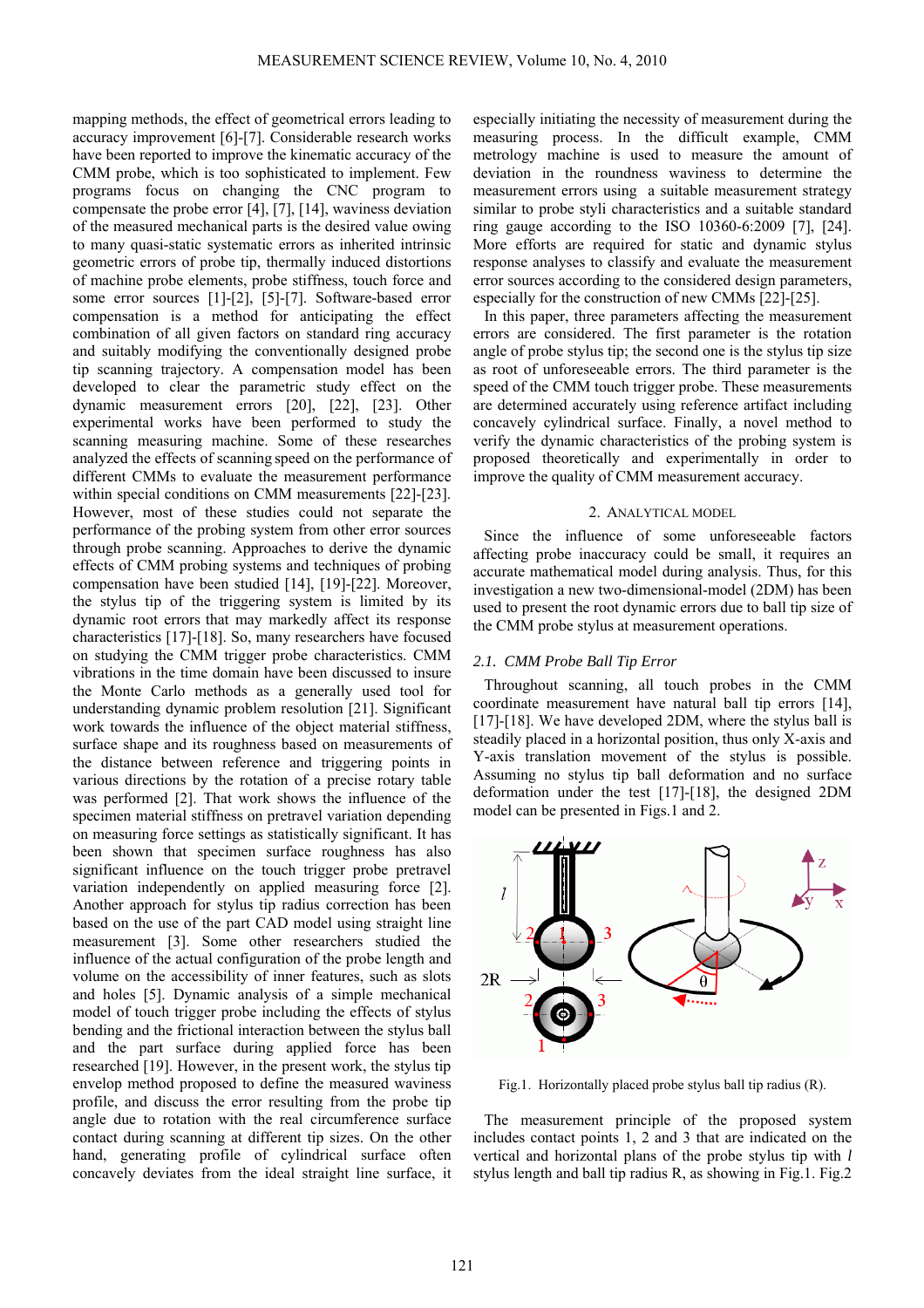shows that due to the finite size of the probe stylus ball tip, the contact point on a cylindrical surface will be along the stylus axis, but alternatively at some point on the side of the ball where the test surface and the stylus tip ball slope match horizontally. Because the ball does not touch the test artifact specimen along the same stylus slope angle, there will be an error E in the measured length for any measurement point where the test part surface slope  $(\theta)$  is not zero degree. The error E and different possible positions of the ball tip are shown. Case d is at a higher surface slope  $(180^{\circ})$  and thus has a larger measurement error E, while case a is located at a lower surface slope and has a smaller measurement error E. Therefore, to get exact location of n point on slope surface, an error E, reduced by value  $\Delta Y$  is made, due to fact, that position of point t on stylus tip ball is captured every time. From Fig.2, values  $\Delta Y$  and E can be expressed as follows:

$$
\Delta Y = R - r \tag{1}
$$

$$
\Delta Y = R - (R \cos \theta) = R (1 - \cos \theta)
$$
 (2)

Where the distance between two points t and n indicates the E in Y direction, while  $\Delta Y$  is the relative distance between points m and t in the Y direction, the large scale of the tip ball in case b. From appointed 2DM can be stated that measurement error E and  $\Delta Y$  values are made only on Y-axis and are dependent on surface slope. In point 2 or 3 (according to Fig.1, where matching angle is  $\theta$ =180<sup>o</sup>)  $\Delta$ Y and error E would be maximal values, while error E and  $\Delta Y$ are equal to zero only at scanning flat surfaces  $(\theta=0, 360^{\circ})$ when all points m, n and t are overlaying each other (m=n=t) as shown in the case a.

#### *2.2. Results of Analytical Model*

The root error due to CMM stylus ball tip can not be neglected. Three different stylus balls with-radii R=4.0, 2.5, and 1.5 mm have been chosen. A relative mutation in the Y direction  $(\Delta Y)$  of the stylus ball can be observed according to the surface slope degree that is called matching angle  $(\theta)$ , Fig.3.

In the course of the application of accurate analytical 2DM proposed in the measurement of cylindrical parts using CMMs, emerged two types of systematic unforeseeable errors. The first error resulted from increasing the surface slope angle while the second error resulted from increasing the radius of the stylus tip ball. Fig.3 shows how margin of errors are calculated theoretically and the output of climate surface slope degree  $(\theta)$  of the probe tip during contact through  $360^\circ$  (using complete cylindrical reference artifact) for different three tips radii. It is observed that the amount of errors in the Y-direction starting from zero for each probe tip at the beginning of contact at  $0^\circ$ , while increasing incremental increase of inclination angle of a point contact of the tip with the artifact reaches its maximum value of  $2R\%$  at  $180^\circ$  and then comes back to the decline to reach zero at 360°. It means that rotational motion that occurs during the probe tip scanning due to creeping of the tip at the base of the probe vibrates at the surface coming into contact with the cylindrical parts which are also generating another error regularly.

From the theoretical work presented in this paper, it seems that the results of root errors caused by working mechanism of the touch trigger probe are relatively small. Thus, at the confluence or collection of these errors with other dynamic errors in the measurement, the error values have been tremendously increased and they will be discussed experimentally in the following sections.

## 3. EXPERIMENTAL WORK

The structure of the bridge-type-CMM in this study is a typical CMM ductile touch-trigger-scanning probe in the national institute for standards (NIS) at Giza, Egypt. The driving system of *Y* is located on the right side of the bridge. The bridge travels along the *Y*-guide way, the *Y*-carriage travels along the *X*-traverse and the ram together with the probe travel along the *X, Y and Z-*directions. ZEISS-Bridge-Type-CMM was equipped with PRISMO-VAST touchtrigger probe head under different direct computer control parameters [3, 25]. In the measurement process, on a CNC-CMM the probe is commanded to approach the artifact at a constant speed (positioning velocity) when it comes within the probe approach distance. We prepared experimental work based on a four steps set. This set is prepared to verify the CMM machine according to ISO to be suitable for implementation of the schedule of parametric study measurements using experimental set up to achieve the goal of this research.

# *3.1. Verification of CMM Stylus System*

Measuring of the waviness of the 200 mm standard artifact gauge ring using CMM has been conducted at standard conditions. The ambient environmental conditions during the experiments in the laboratory were recorded. The room temperature was maintained within the range 20.0±0.5°C; while the humidity was maintained at 50±2%. The standard ISO 10360-6:2009 [7], [24] specifying the procedure by Gaussian (Least-Square) for assessment software and probing system has been verified, Table 1.

Table 1 Results of probing error thought verification scanning.

| CMM element                | Measured radius. | Standard deviation |
|----------------------------|------------------|--------------------|
|                            | mm               | $S_D$ , mm         |
| Master probe               | 3.9998           | 0.0001             |
| Reference sphere           | 14.9942          | 0.0001             |
| 1 <sup>st</sup> used probe | 4.0001           | 0.0001             |
| $2nd$ used probe           | 2.5003           | 0.0001             |
| used probe                 | 1.4992           | 0.0001             |

The maximum permissible measurement error ( $MPE<sub>E</sub>$ ) for the used CMM machine evaluated according to ISO 10360- 2 [3, 26]; the maximum permissible probing error (MPE<sub>P</sub>) and the maximum permissible tangential scanning probing error (MPE<sub>Tij</sub>) [3], [4], [10], [13], [24] are defined as follows:

$$
MPE_E = A + L/K, MPE_P = \pm 1.0 \, \mu m; MPE_{Tij} = \pm 1.9 \, \mu m \quad (3)
$$

Where A is a constant value equal to  $0.9 \mu m$ , L is the measuring length in mm, and K is the CMM manufacture constant equal to 350.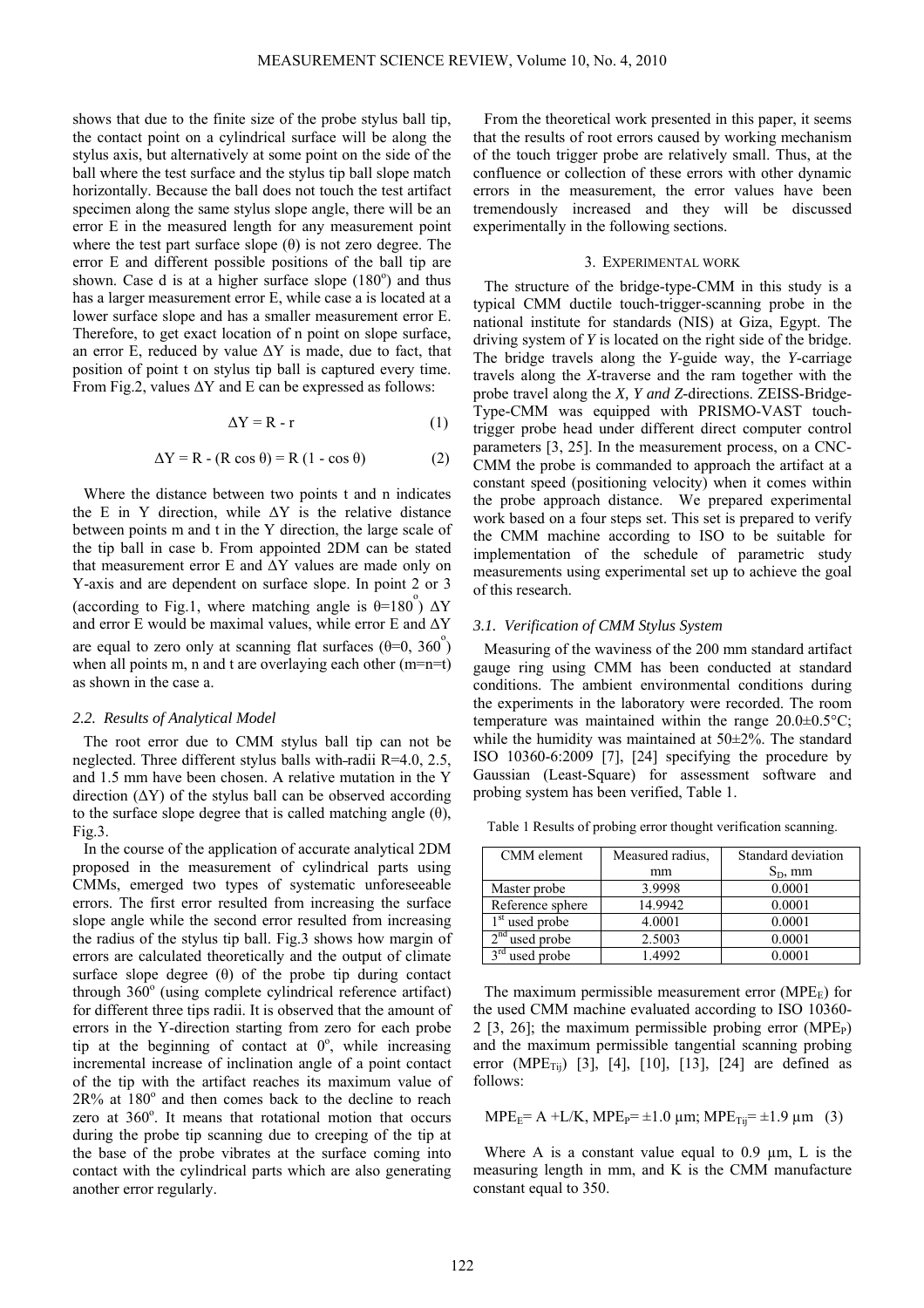

Fig.2. Size of error E related to the probe tip ball radius (R) and surface slope degree (θ).



Fig.3. Relative error of the ball tip at different surface slope angles.



Fig.4. Experimental setup using (a) ZEISS-Bridge-Type-CMM, and (b) trigger probe styli with spherical ruby tips.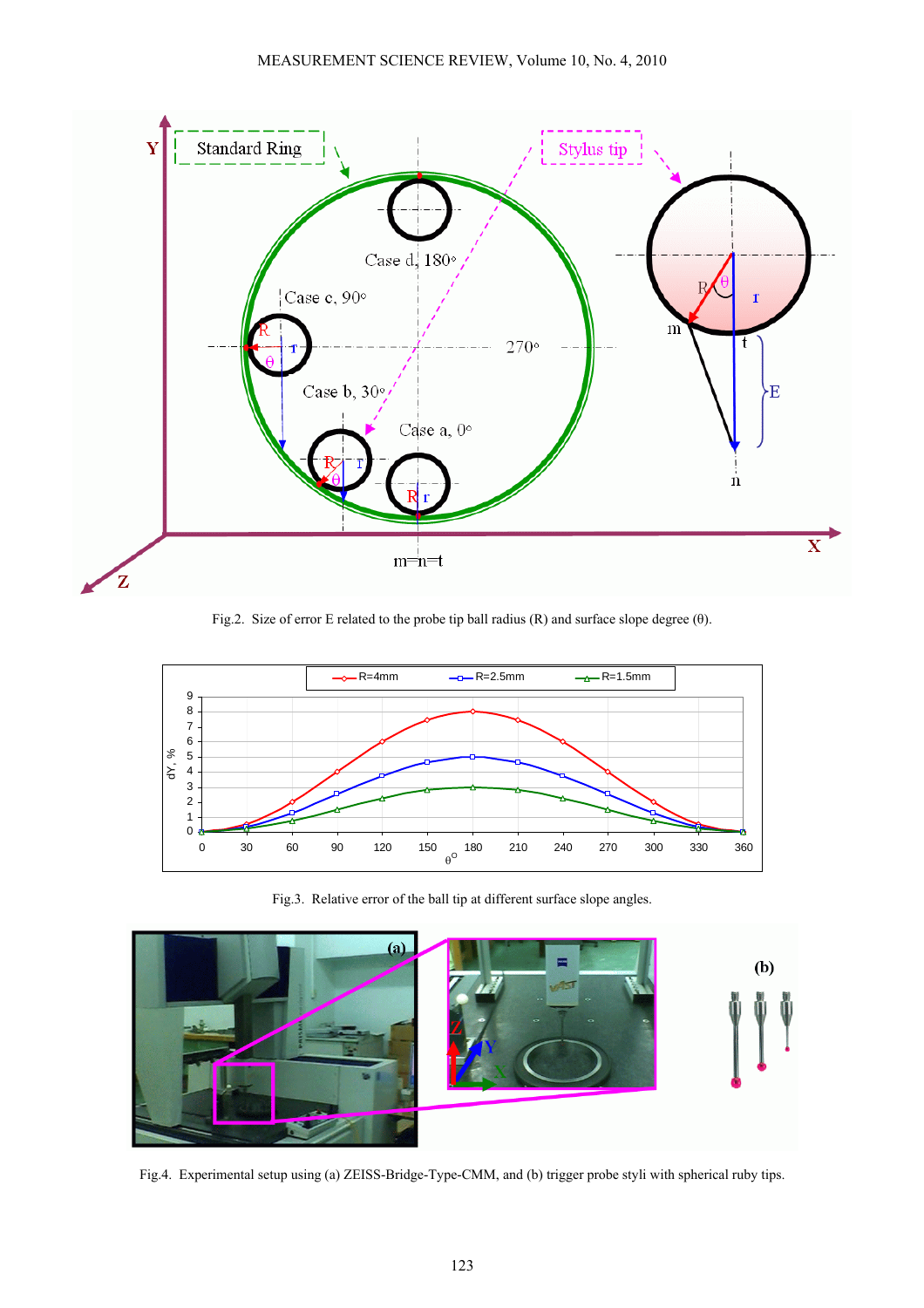#### *3.2. Experimental Procedure*

To demonstrate the feasibility of the proposed probe stylus tip size after envelop, verification methods for corrected measured point determination were carried out on a movable bridge ZEISS PRISMO CMM equipped with VAST scanning probe head of 0.01μm resolution. The main task of a probing system is to detect whether the tip is in contact with the artifact and to provide a feedback signal to the CMM control so that all motion from the axes is stopped and the positions of the measured axes can be determined. Experiments were carried out for three different stage types of probe styli. 3D surfaces of the probe ball tip pretravel were collected using standard test 200 mm ring as an artifact at different scanning speeds with 600 points per scanning track while the traveling speed was 50 mm/s with Gaussian software fitting technique. The probe stylus tip was in contact with the inner circumference surface of the standard gauge artifact to set the origin of the working coordinate system as shown in Fig.4a. Actually, the center of probe tip is the center of measure. A complete schematic of the instrument setup procedures is shown in Fig.4 for three different probe styli with spherical red ruby tips, see Fig.4b. All values of the design parameters of these experiments are mentioned in Table 2.

Table 2 Schedule of the parametric study of three work groups.

| Test | Probe stylus specifications | Probe tip |         |             |
|------|-----------------------------|-----------|---------|-------------|
| no.  | Tip radios,                 | Mass,     | Length, | scanning    |
|      | mm                          | g         | mm      | speed, mm/s |
| 1    |                             |           |         | 5           |
| 2    |                             |           |         | 10          |
| 3    | 4.0                         | 26.4      | 63.5    | 15          |
| 4    |                             |           |         | 20          |
| 5    |                             |           |         | 25          |
| 6    |                             |           |         | 30          |
| 7    |                             |           |         | 5           |
| 8    |                             |           |         | 10          |
| 9    | 2.5                         | 9.2       | 53.0    | 15          |
| 10   |                             |           |         | 20          |
| 11   |                             |           |         | 25          |
| 12   |                             |           |         | 30          |
| 13   |                             |           |         | 5           |
| 14   |                             |           |         | 10          |
| 15   | 1.5                         | 4.5       | 33.5    | 15          |
| 16   |                             |           |         | 20          |
| 17   |                             |           |         | 25          |
| 18   |                             |           |         | 30          |

## *3.3. Parametric Study of Stylus Design*

The parameters of the study are tabulated, based on three different groups a, b and c as shown in Table 2. The measurements were conducted through 90 individual tests including five repeating times for different scanning speeds, with three different specifications of CMM probe stylus.

## *3.4. Measurement Density*

For the CMM probe styli repeatability tests of measurements, a reference standard artifact ring was fixed on the surface of Garnet flat table of CMM as illustrated in Fig.4. The probe head was then rotated through 365° with an interval of 0.01 mm during the circumference of the selected standard gauge ring. The collected data were used to determine the standard deviation for each indexing speed at different probe tip radii using statistical analysis. The variations of form or waviness measurements for the triggered probes were plotted in Figs.5-7 to predicate the density of the deviations due to the repeatability of measurements.



Fig.5. Roundness variations for 4.0mm stylus tip radius size at different scanning speeds.



Fig.6. Variations of roundness for 2.5 mm stylus tip radius size at different scanning speeds.



Fig.7. Roundness variations at different scanning speeds for stylus tip radius of 1.5 mm.

## *3.4.1 Stylus tip size 4.0 mm*

Fig.5 presents the results from the measurement repeatability of a touch trigger probe with a 4.0 mm stylus tip radius using the test rig. As can be seen in the figure, the repeatability varies for different approach directions of about 1.1 μm averaged value. Each color (five colors) in the graph in this figure represents a standard deviation for thirty runs at mentioned scanning speeds, Table 2. To establish the number of the required repeated runs, test signals were carried out to observe the data variations related to an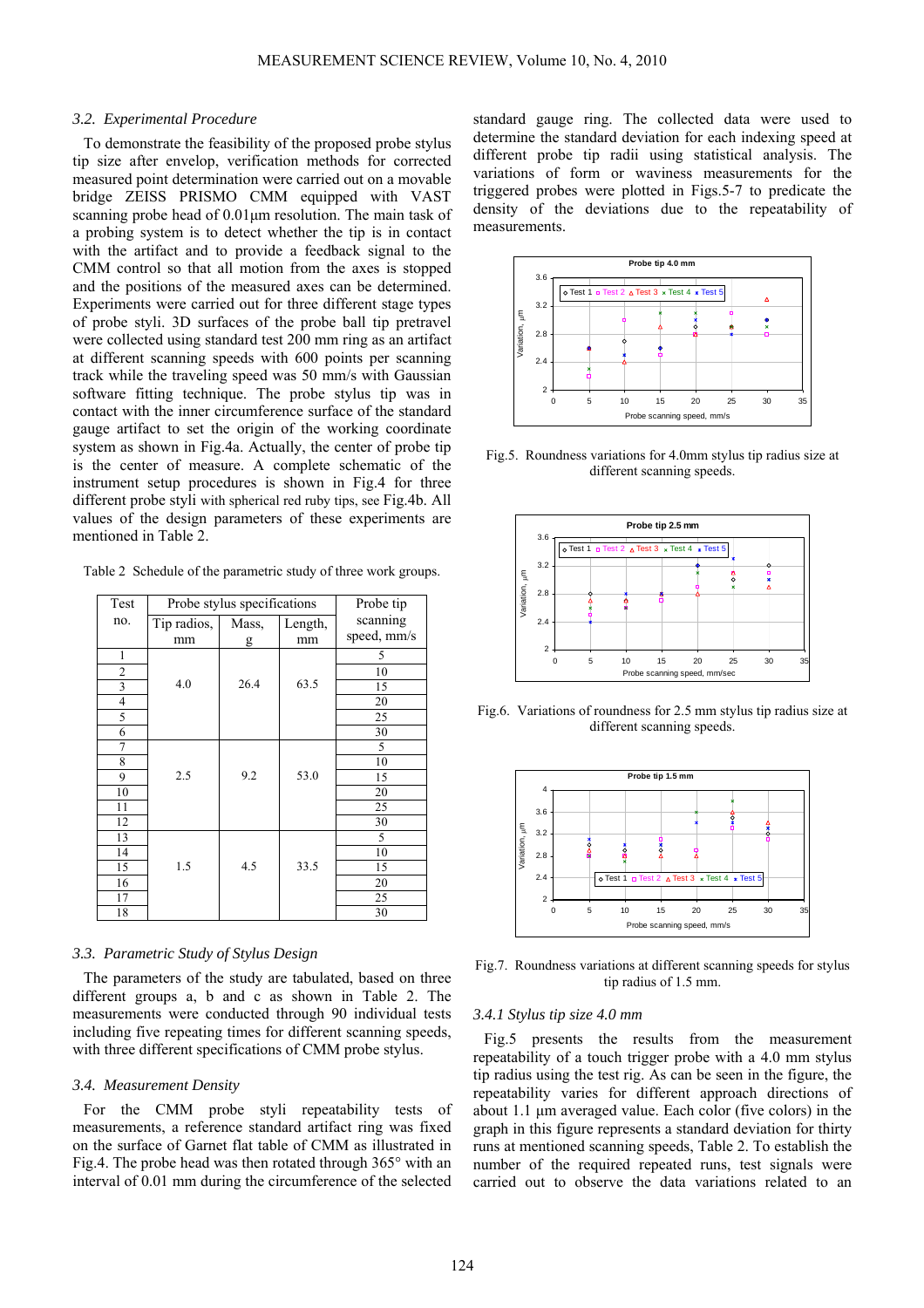increasing number of measurements. Based on the results, the number of repeated runs was selected to be five, since no significant difference existed between these measurements higher than 0.6 μm.

#### *3.4.2. Stylus tip size 2.5 mm*

The presentation of results in Fig.6 shows the density of measured points for roundness waviness variation at different scanning speeds for the same conditions. Once again, the tests were conducted at different approach directions using the same stylus tip of 2.5 mm for the same probe head. These results stated that the probe repeatability should be within 0.4, 0.2, 0.1, 0.4, 0.4, and 0.3µm for 5, 10, 15, 20, 25, and 30 mm/s probe tip scanning speed respectively.

#### *3.4.3. Stylus tip size 1.5 mm*

For the same conditions, the repeatability error increases dramatically when longer styli are used. Fig.7 shows that the repeatability is adversely affected by decreasing stylus tip. Once again, the tests were conducted at different approach directions using the probe stylus tip radius of 1.5 mm with the same CMM probe head. These results stated that the probe repeatability should be within 0.3, 0.3, 0.35, 0.8, 0.4, and 0.3 µm for 5,…, and 30 mm/s scanning probe tip speeds. From results in Figs.5, 6, and 7 becomes evident that:

- Detected deviations increase when increasing the speed of measurements for each stylus tip radius 4.0, 2.5, or 1.5 mm.
- The difference in the deviations between the five repeated measurement values was decreased by reducing the radius of the stylus tip.
- Minimum deviation belongs to stylus tip with the radius of 2.5 mm at speeds of 10 and 15 mm/s, as well as to the tip radius of 1.5 mm at speeds of 5 and 10 mm/s only.

It is quite clear that the repeatability error is smaller when applying limited stylus tip through the CMM. This suggests that machine errors are affecting the results of the probing system itself, due to the fact that CMM probe system is being sensitive to the stylus tip, it may be due to the hysteresis effects mainly caused by friction at the seating contact which are magnified by elastic deflection of the stylus. There are obviously some dissimilarities which could

be attributed strongly to the probe tip bending effects, length and the mass of the stylus beside its tip radius geometry.

#### 4. ANALYSIS OF THE OBTAINED UNCERTAINTY

Estimation of the uncertainty of waviness measurements for the circler feature is a very complex undertaking, where the uncertainty should be based on many different factors and procedural steps of experimental and statistical techniques. There are different recognized techniques for determining the uncertainty of coordinate measurements made with CMMs [27].

Regression and variance for experimental data analysis are applied. Table 3 shows the statistical determination of the values of  $M_{AV}$ ,  $S_D$  and  $U_A$ .  $M_{AV}$  is the mean average value of five repeated test measurements,  $S_D$  is the standard deviation, and  $U_A$  represents the uncertainty (type A) due to measurement repeatability. The number *n* is 5 repeating test measurements, and  $x_i$  is the measured value in roundness waviness,  $\mu$ m. Fig.8 shows the uncertainty of repeatability for the given tip sizes and scanning speeds. It ensures that the largest probe stylus tip has the highest level of uncertainty (type A) within the low measurement speed range from 5 to 15 mm/s, while it generates a relatively low uncertainty level at 25 mm/s. The maximum level of uncertainty (type A) belongs to the smallest stylus tip, especially at speed of 20 mm/s. The uncertainty has moderate values with the tip radius of 2.5 mm compared to the others at most speeds.



Fig.8. Uncertainty (Type A) of roundness form error for probe radii at different scanning speeds.

| Stylus tip  | Stylus tip radius, mm |       |            |          |       |                    |          |       |                    |
|-------------|-----------------------|-------|------------|----------|-------|--------------------|----------|-------|--------------------|
| scanning    | 4.0                   |       |            | 2.5      |       |                    | 1.5      |       |                    |
| speed, mm/s | $M_{AV}$              | $S_D$ | $U_{Type}$ | $M_{AV}$ | $S_D$ | U <sub>TypeA</sub> | $M_{AV}$ | $S_D$ | U <sub>TypeA</sub> |
|             |                       |       | А          |          |       |                    |          |       |                    |
|             | 2.46                  | 0.19  | 0.09       | 2.60     | 0.16  | 0.07               | 2.92     | 0.13  | 0.06               |
| 10          | 2.62                  | 0.24  | 0.11       | 2.68     | 0.08  | 0.04               | 2.84     | 0.11  | 0.05               |
| 15          | 2.74                  | 0.25  | 0.11       | 2.76     | 0.05  | 0.02               | 2.96     | 0.11  | 0.05               |
| 20          | 2.92                  | 0.13  | 0.06       | 3.04     | 0.18  | 0.08               | 3.12     | 0.36  | 0.16               |
| 25          | 2.92                  | 0.11  | 0.05       | 3.08     | 0.15  | 0.07               | 3.52     | 0.19  | 0.09               |
| 30          | 3.00                  | 0.19  | 0.08       | 3.04     | 0.11  | 0.05               | 3.26     | 0.11  | 0.05               |

Table 3 Uncertainty (type A) of three probe stylus tip sizes at different scanning speeds.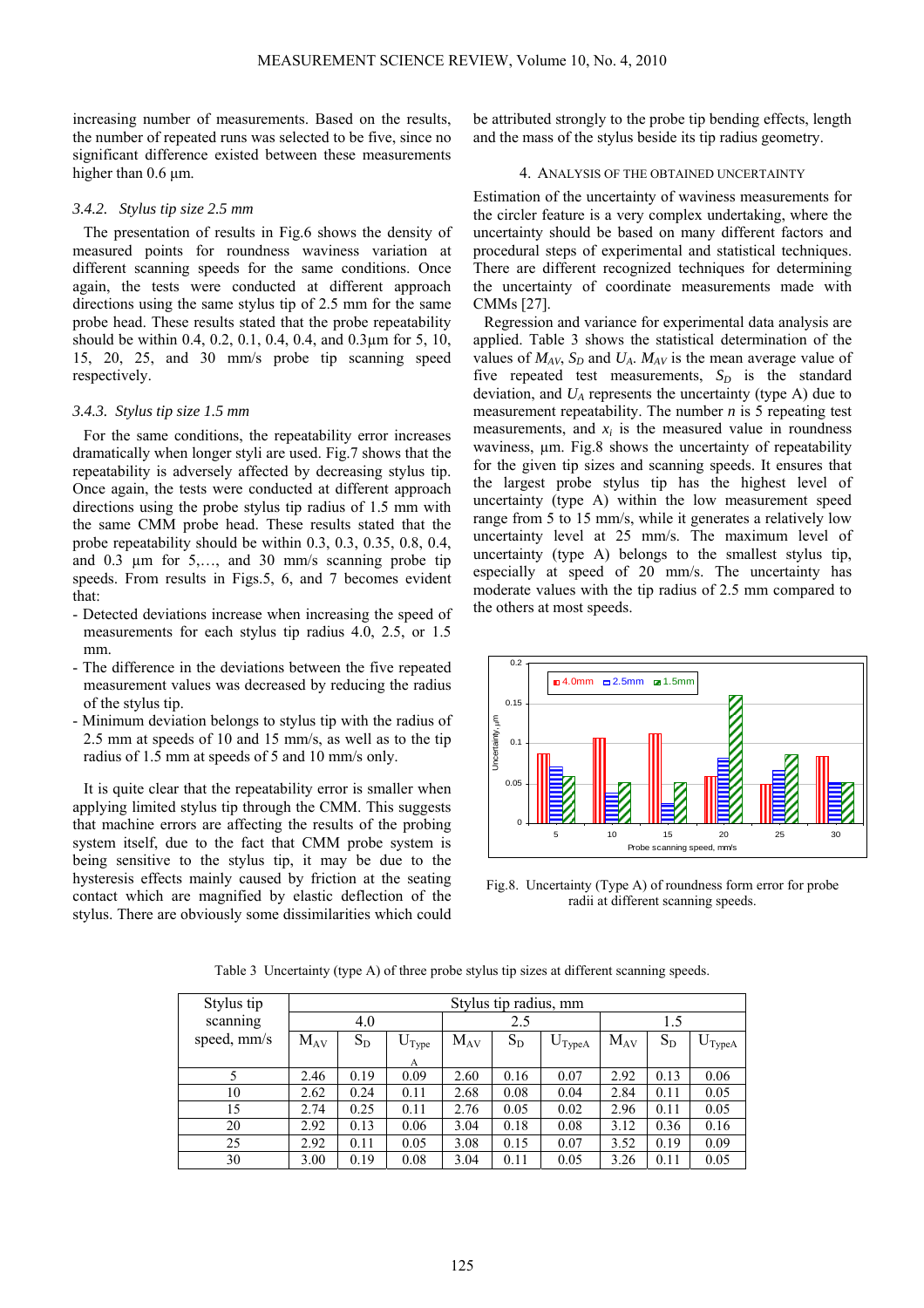

Fig.9. Profile waviness accuracy at different probe tip sizes in the time and frequency domains.

## 5. EXPERIMENTAL RESULTS AND DISCUSSION

Each experimental measurement provided two compatible sets of collected data. The first set is the selection of probe ball tips including their specifications of radii, stylus mass, stylus length and the probing scanning speeds related to cylindrical standard artifact. While the second set contains the corrected data set, it uses the CMM built-in algorithm to signify the dynamic errors due to both probe stylus tip sizes and probe scanning speeds in the measurements. Figs.9 and 12 show the experimental results of some typical selective samples from CMM machine.

# *5.1. Effect of Probe Stylus Tip Size*

Fig.9 shows the accuracy of waviness profile of response carried out signals of CMM machine in the NIS laboratory for three different probe tip radii at 5mm/s probe scanning speed in both time domain and in frequency domain using built-in fast Fourier transformer.

Signal analyses illustrate that carried out surface waviness has a significant response at 2 Hz effective frequency for all measured samples. The highest value 1.0952 µm of surface frequency response belongs to the tip radius 1.5mm, while stylus ball tip radius 2.5 mm recorded the minimum resonance response of 0.9303 μm with a decrement of about 17% of the averaged response for the same natural frequency. These detections are carried out on the same path at the same probing speed on the used artifact. Consequently, the frequency response at 2 Hz for the samples clarifies that this value is a typical natural frequency of the surface detection speed. Therefore, the 17% frequency response variation can be considered as a detection error of stylus characteristics, where the stylus tip

radius 2.5 mm is the suitable one for these performed conditions at low signal noise within the measured frequency band.

The results presented in Fig.9 give a full consensus of the frequency response at the surface wave natural frequency of 2 Hz with the averaged error value for selected trigger probes at the same probing speed of 5 mm/s. It clarifies that affecting the stability of the sine wave that appeared at each of the used probes may be of significance due to the path stability of the measured surface of the used artifact, as an input source. The difference between frequency response peaks for different probes may represent the level of the impacts due to probe dynamic movements during the surface detection.

Measurement averaged errors decrease according to any increase in stylus tip radius or probe detection speed, as shown in Fig.10. The error values lie within the range from about 3.5 µm to about 2.5 µm, the greater errors belong to stylus tip radius 1.5 mm. It can be notice that the averaged value of the waviness form deviation slope decreased significantly for stylus tip of 1.5 mm measurements at detection speed of 25mm/s, it may be due to the influence of this speed on the resonance of the CMM machine elements. The averaged errors have significant decreased levels with the tip radius 4.0 mm; it may be due to low dynamic response far away from CMM machine elements critical speeds, especially at 5mm/s speed.

In other words, Figs.10-11 can help to conclude that the small probe tip of 1.5 mm is better for diagnosing the true state of the surface form of the specimens than a bigger tip radius of 2.5 and 4.0 mm, respectively. This is because the probe tips of the large radii possess a large contact area with the inner surface of the used standard artifact, and vice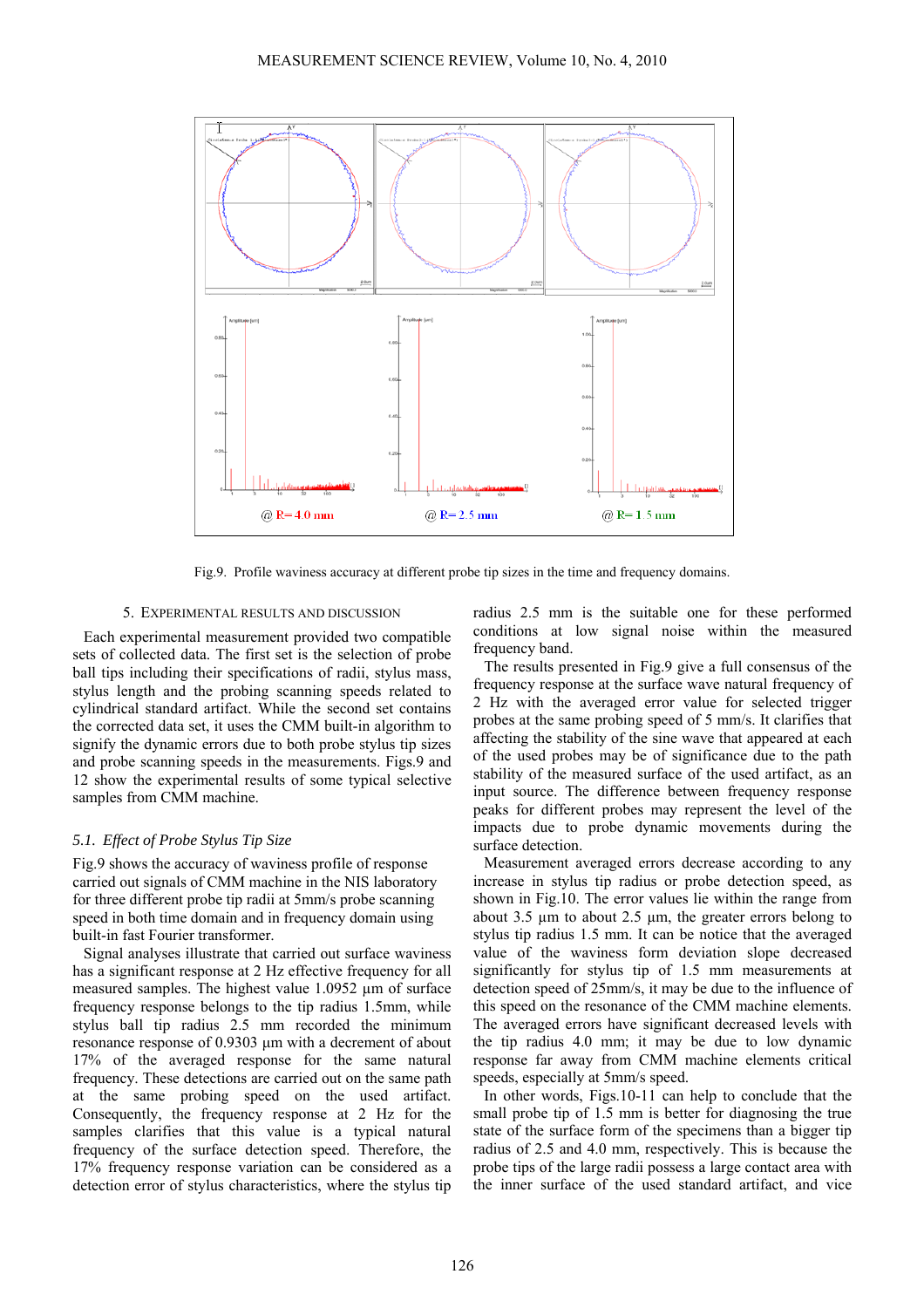versa. In this case, the distortion of the measurement result using 1.5 mm probe tip becomes more visible and gives better estimate of the measured feature profile compared to the results of 4.0 mm probe tip.

Fig.12 shows measuring of 6 samples on the CMM machine at different probing scanning speeds in the laboratory. It presents the accuracy of waviness profile of typical measured results at different probe tip scanning speeds of the largest probe tip of 4.0 mm at magnification ratio of 5000:1. The effects of probing speed on the roundness error averaged values for different probe tip radii are detailed in Fig.13.



Fig.10. Effects of stylus tip radius size on the form error mean values at different probing speeds.

## *5.2. Effect of Probing speed*

Variations of the probing scanning speed range from 5 to 30 mm/s have a growing rate of averaged errors of sample measurements for all probe tip radii, it may be due to impact rate of surface asperities with the tip at high scanning

speeds, Fig.13. The smallest tip radius generates high rates of averaged error, more than the other tips due to frequent impacts of relatively small asperities at various contact points of the standard artifact surface topography during the measuring process, which confirmed its high accuracy of surface roughness diagnosis in accordance with the real tip contact area.

The averaged error value of the probe tip 2.5 mm lies between 2.6 to 3.1  $\mu$ m with a magnitude of about 0.5  $\mu$ m, while small probe tip with radius 1.5 mm lies within the range 2.4 to 3.0 µm with 0.6 µm variation error value. The large tip radius 4.0 mm has an error range between 2.8 to 3.5  $\mu$ m with varying disbursement of 0.7  $\mu$ m. The maximum deviations of the relative measured errors for both 1.5 and 4 mm tip radii grow from 10% for scan speed 15 mm/s to reach about 17% corresponding to scan speeds of 5, and 25 mm/s.



Fig.11. Scheme of the probe tips scanning path during measurement.



Fig.12. Sample response of 4.0 mm probe tip at different scanning speeds.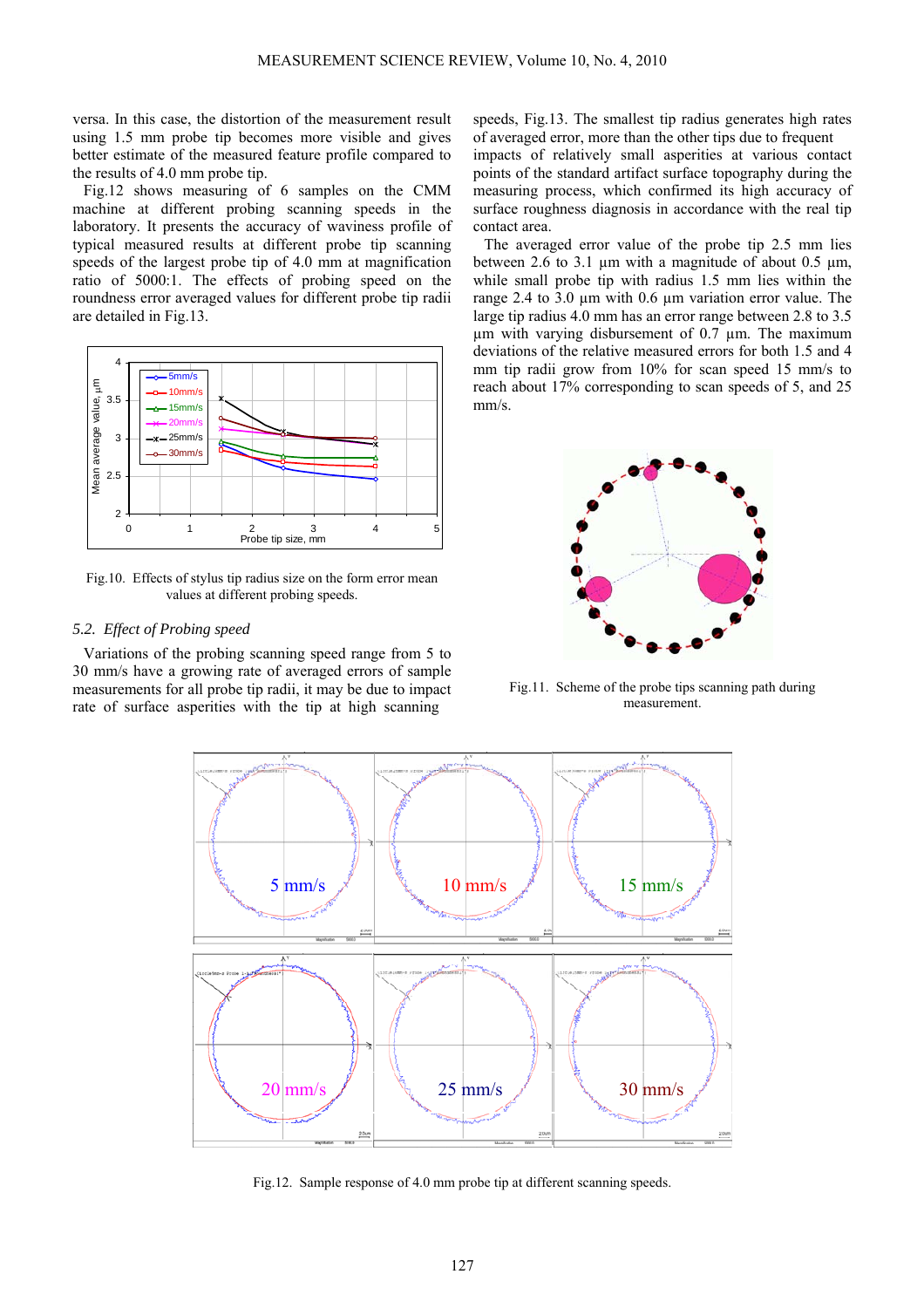

Fig.13. Effects of probe scanning speed on the roundness averaged error for different tips.

#### 6. CONCLUSIONS

Findings of this study can be divided into two categories.

- 1-From the analytical result analysis, it can be concluded that:
- The proposed mathematical 2DM proved to be capable of clearly viewing two different systematic errors with the movement of the probe during scanning. The first error always occurs due to swerving of the ball tip as it rotates during the scanning process on the measured surface. This error is presented in the Y-direction, with zero value where the tip begins to start rotation and reach its maximum value of 2R% at the point of orthogonal axis at  $180^\circ$ , then returns again to zero error at  $360^\circ$ . The second systematic error results from increasing the radius of the probe styli ruby ball tips.

2-From carried out results analysis, it can be concluded that:

- Increasing the probe tip radius decreases the averaged measured error signals of surface waviness. This may be attributed to the resulted reduced number of contact points as compared with those of smaller tip on the same artifact surface along the scanning trajectory.
- The amplitude of average error in the waviness profile increased with the probing scanning speed within the range of application. This may be attributed to the vibration excitation of the probe head as it scans the surface. It has become evident that the probe stylus tip and probe scanning speed have a significant influence on the accuracy of CMM measurements using the strategy of touch trigger probe independently.
- Based on the results, easy calibration and correction techniques can be established for probe performance accuracy of CMMs measurements. These techniques can be formulated with relevance to geometrical surface form and probe stylus dynamic characteristics.

#### **REFERENCES**

[1] Weckenmann, A., Estler, T., Peggs, G., McMurtry, D. (2004). Probing systems in dimensional metrology. CIRP Annals-Manufacturing Technology, 53 (2), 657-684.

- [2] Woźniak, A., Dobosz, M. (2005). Influence of measured objects parameters on CMM touch trigger probe accuracy of probing. Precision Engineering, 29 (3), 290-297.
- [3] Woźniak, A., Mayer, J.R.R., Bałaziński, M. (2009). Stylus tip envelop method: corrected measured point determination in high definition coordinate metrolog. Int. Journal of Advanced Manufacturing Technology, 42, 505-514.
- [4] Wu, Y., Liu, S., Zhang, G. (2004). Improvement of coordinate measuring machine probing accessibility. Precision Engineering, 28 (1), 89-94.
- [5] Park, J.-J., Kwon, K., Cho, N. (2006). Development of a coordinate measuring machine (CMM) touch probe using a multi-axis force sensor. Measurement Science and Technology, 17, 2380-2386.
- [6] Hermann, G. (2007). Geometric error correction in coordinate measurement. Acta Polytechnica Hungarica, 4 (1), 47-62.
- [7] Schwenke, H., Knapp, W., Haitjema, H., Weckenmann, A., Schmitt, R., Delbressine, F. (2008). Geometric error measurement and compensation of machines-an update. CIRP Annals-Manufacturing Technology, 57, 660-675.
- [8] Genest, D.H. (1997). The right probe system adds versatility to CMMs. Quality Digest, http://www.qualitydigest.com/jan97/probes.html
- [9] Dobosz, M., Woźniak, A. (2005). CMM touch trigger probes testing using a reference axis. Precision Engineering, 29 (3), 281-289.
- [10] Zeiss Calypso Navigator (2004). CMM Operation Instructions and Training Manual. Revision 4.0. Oberkochen, Germany: Carl Zeiss Co.
- [11] Ali, S.H.R. (2008) The Influence of fitting algorithm and scanning speed on roundness error for 50 mm standard ring measurement using CMM. Journal of Metrology & Measurement Systems, 15 (1), 31-53.
- [12] Kasparaitis, A., Šukys, A. (2006). Dynamic errors of CMM probes. Solid State Phenomena: Mechatronic Systems and Materials, 113, 477-482.
- [13] Ali, S.H.R, Mohamed, H.H., Bedewy, M.K. (2009). Identifying cylinder liner wear using precise coordinate measurements. Int. Journal of Precision Engineering and Manufacturing, 10 (5), 19-25.
- [14] Lin, Y.C., Sun, W.I. (2003). Probe radius compensated by the multi-cross product method in free form surface measurement with touch trigger probe CMM. Int. Journal of Advanced Manufacturing Technology, 21, 902-909.
- [15] Li, L., Jung, J.-Y., Lee, CH.-M., Chung, W.-J. (2003). Compensation of probe radius in measuring freeformed curves and surface. Int. Journal of the Korean Society of Precision Engineering, 4 (3).
- [16] Xiong, Z., Li, Z. (2003). Probe radius compensation of workpiece localization. Transactions of the ASME, 125, 100-104.
- [17] Ali, S.H.R. (2010). Two dimensional model of CMM probing system. Journal of Automation, Mobile Robotics & Intelligent Systems, 4 (2), 3-7.